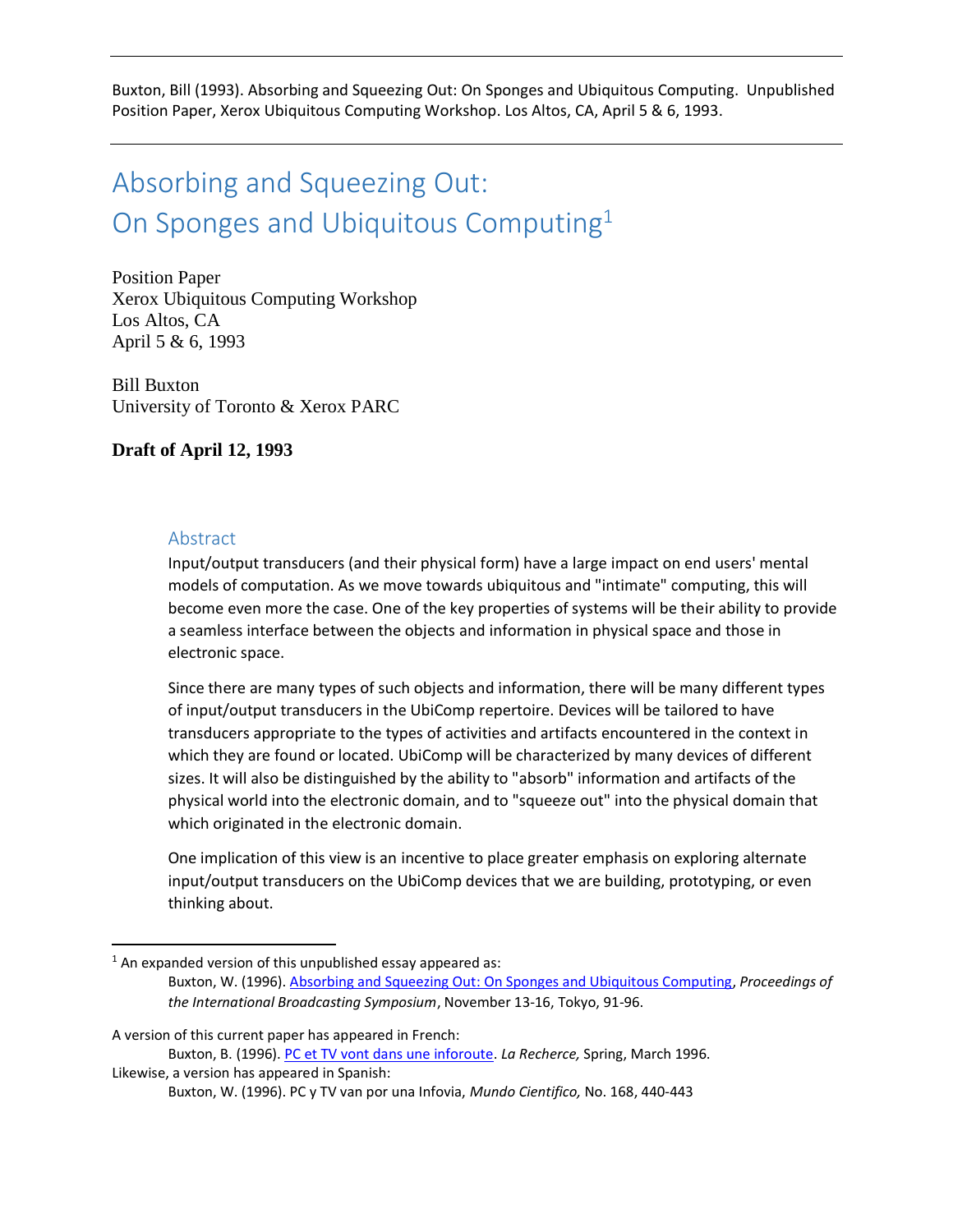# A Musical Anecdote

Around 1978 I directed a project at the University of Toronto which developed one of the first all-digital interactive systems for music composition, sound design, synthesis, and performance. Essentially, it had the functional properties of a Macintosh with a graphical score editor, voicing program, and MIDI synthesizer. Musicians from about ten different countries, with no computer experience, came to realize compositions with this system. After an hour or two, they typically were able to work on their own. The system ran on a PDP-11/45, with some custom input and output devices, as well as a custom digital synthesizer.

In the same room where this operated, there was a PDP-11/40, that had a card reader, a tape drive, and D/A converters. Students from the Faculty of Music who were studying electronic and computer music used this latter system for their course work. They would punch up a stack of cards defining their job, bring them to the I/O clerk who would then feed the job into the 11/40. If all went well, the music software would grind out the samples of the resulting music and write them onto the tape drive. This tape would then be "played back" through the D/A converters and recorded onto audio tape. Turn around was typically overnight. (Incidentally, this procedure was typical for computer music at the time.)

Realizing the discrepancy between these two music systems, I approached the dean of the Faculty of Music, who also directed the electronic music program. I volunteered that his students would be welcome to use my system for their course work, rather than the batch system. Effectively, his response was, "No, because if they use your system they will not be learning to use a computer, and what they do learn will have no use to them when they graduate."

What this response says to me is that his view of a computer was completely dominated by the process of interaction and the input/output transducers through which this interaction took plac[e\[1\].](http://www.dgp.toronto.edu/OTP/papers/bill.buxton/ubicompIO.html#fn0) This is despite the fact that both systems were running on virtually identical CPUs. Now this was a highly intelligent person who was very literate in technology. Rather than making his response more surprising, I see this as emphasizing the weight of the influence of the I/O transducers and method of interaction in shaping users' models of the nature of computation.

# A Little Audience Participation

There is a simple exercise that one can undertake in order to push on this point a little harder. With a class or some other audience, undertake the following exercise:

#### *In 15-20 seconds, draw a computer.*

Do this yourself before reading further.

Most likely, what most people will draw will be a keyboard, a display, and possibly a mouse. What many will omit will be the box that holds the computer itself. What I suspect nobody will draw is a schematic of an arithmetic/logic unit (ALU), and/or a set of data registers interconnected by a data and an address bus.

Having done the drawings, we can ask ourselves two revealing questions: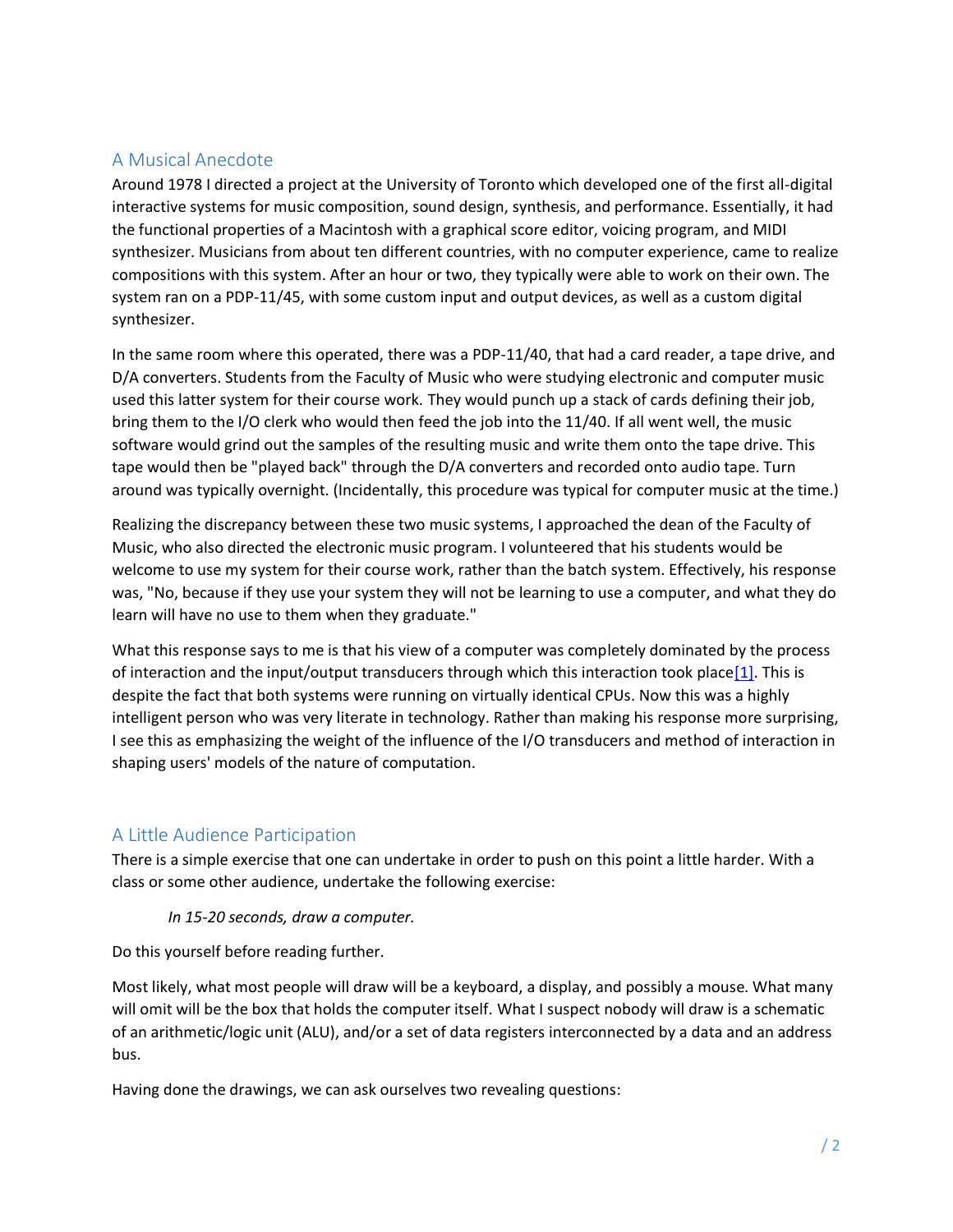- *1. Which drawing actually represents what actually does the computation? Those which show the I/O devices or that which shows the ALU, registers and busses?*
- *2. Which drawings stand the test of time? If the same exercise was done 15-20 years ago, those which were based on the I/O devices would be very different than they are today.*

This exercise emphasizes two points. First, it shows - yet again - how deeply what users see and touch (the input/output transduces) shapes their model of the system. Secondly, it shows that the input/output transducers are "accidents of history" that are peripheral to computation proper (albeit central to its delivery).

Projecting into the future, this perspective opens the door to our considering yet different I/O transducers for systems of the future, *and the recognition that these new transducers will, likewise, have a profound effect on how users view the systems into which they are integrated.*

# Moving Away from the "Henry Ford" School of Design

One of the key observations to make from the exercise above is the consistency that one finds among the various drawings produced. What this says to me is that current computer design follows what I call, *the Henry Ford School of Design.* Just as Henry Ford is purported to have said of his automobiles, "you can have it in any colour you want as long as it is black," so do current computer manufacturers say, "You can have it in any form you want as well as it has a keyboard, display and a mouse."

From twenty paces, all desktop machines running a GUI are indistinguishable, regardless whether they are PC's running Windows, UNIX boxes running Motif, or Macintosh's running the Finder. Furthermore, portables are simply shrunken-down desktop machines. There are no fundamental, or first-order design differences across the bulk of the currently installed base of systems.

Central to the concept of UbiComp is that there are a large number of "computers" and that these vary both is size and form. Consistent with the *inverse law of strength vs. generality*, UbiComp devices are strong and specific rather than weak and general purpose. It is largely because of their specific nature that we need numerous devices: each is tailored to afford particular types of activity. One size will no longer fit all.

# Diversity in Sponges

Let us recall the influence that input/output transducers have on shaping our perception of systems. Our thesis is that it is mainly the diversity and the design of these transducers that will shape the "strong specific" characteristics of UbiComp devices.

As we move towards more "intimate" computation, it will become increasingly important for systems to directly handle the diverse objects and information that we encounter and handle in our situated dayto-day activities. The diversity of UbiComp systems and their input/output transducers will be driven by the diversity of these objects and information, and the contexts in which they are found. Systems will be tailored to "absorb" information and artifacts from the physical world into the electronic domain, and to "squeeze out" into the physical domain that which originated in the electronic domain. Towards this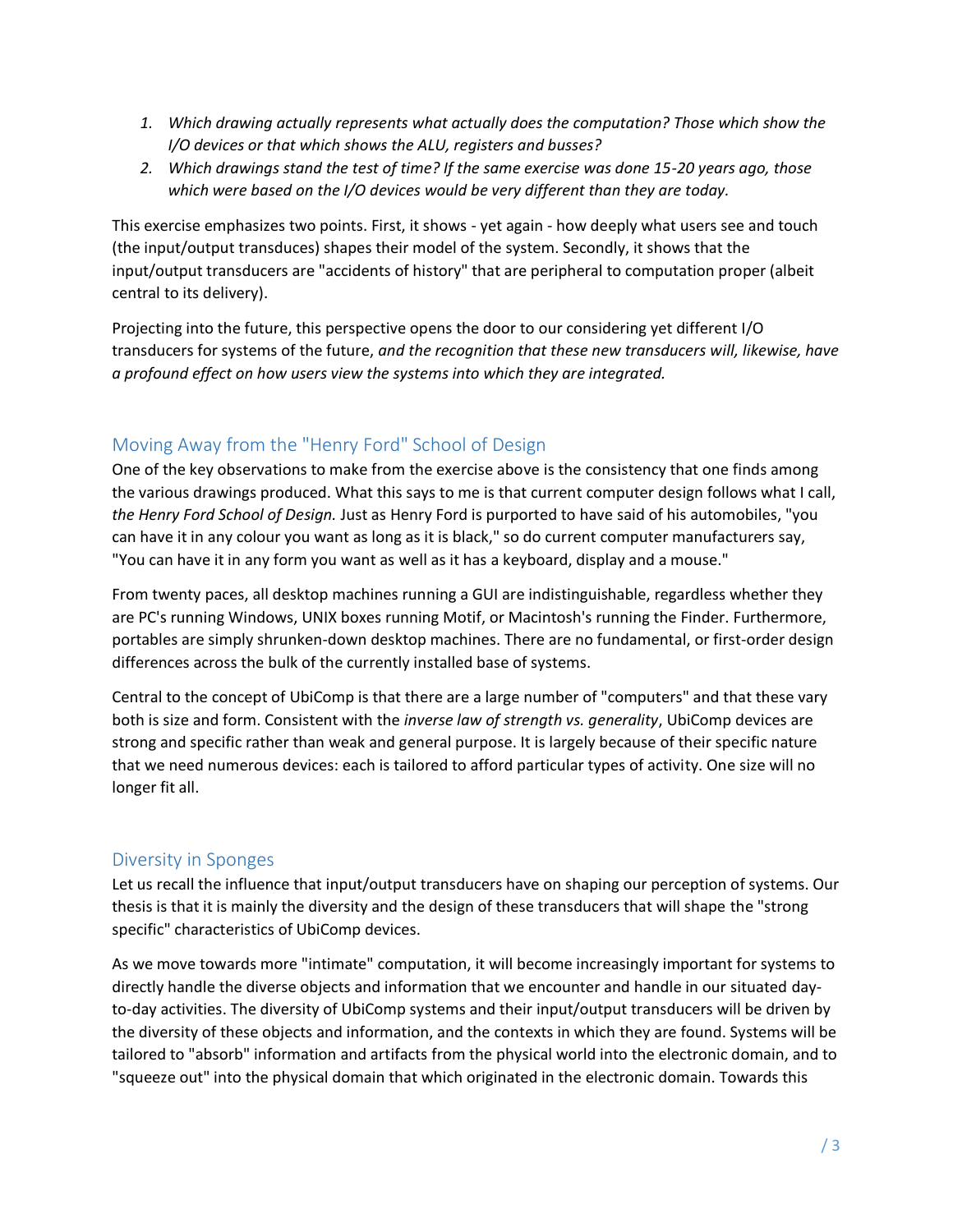end, a much broader range of technologies will be used, including *papertronics, videotronics* and *audiotronics*.

#### Conversations, Proximal Sensing and the Responsive Environment

It is shortsighted, however, to interpret the above to mean that

UbiComp simply means a family of devices variously integrated with scanners, microphones, and printers, for example. The input/output properties of UbiComp go beyond what they can absorb and squeeze out at the physical level. It implies some fundamental change from current mainstream computation that goes much deeper.

Traditional input/output can be characterized as primarily a *foreground* activity. It is mainly an intentional activity that is conversation-like.

Integral to the UbiComp model is the notion that input/output takes place at a *background* level as well. That is, some input and output may take place without (or in parallel with) any foreground conversational activity. For example, much like remote sensing, where satellites collect data in the background in order to monitor various phenomena on the earth, so will certain UbiComp devices collect and monitor aspects of their environment, including the objects and activities within it. By analogy to its remote sensing counterpart, I call this background collection of environmental and contextual data *proximal sensing.*

The behavior of the systems will be influenced by what is sensed by these background processes. This may be in the form of data collection. Or, like a thermostat, it may be in the form of the system exercising some effect on the environment. In this case, there is background output as well as input, which is embodied in the notion of the *reactive environment.* 

Perhaps the most interesting and unique implication of this background, or peripheral interaction, occurs when it is used to support foreground conversational-type interactions. It opens the door to systems which can now begin to interpret user actions and requests in terms of the physical and social context in which they occur.

Proximal sensing shares some architectural implications with remote sensing. Mainstream interaction with computers has been largely dominated by output. The bandwidth of input, as manifest in typing, using a mouse, or even speaking, is greatly exceeded by the output bandwidth, especially as manifest in contemporary graphics displays. With UbiComp, this imbalance may well be leveled, or even reversed. Like remote sensing, the amount of data collected may be overwhelming, and dealing with this is one of the key challenges of UbiComp architectures.

# "Multimedia," UbiComp and Ecological Design

As we delve into the topic of UbiComp, it is inevitable that the question of how it relates to "multimedia" will arise. Both owe much of their genesis to the ongoing convergence of telecommunications, computer and consumer electronic (A/V) technologies. Nevertheless, there are distinctions to be made.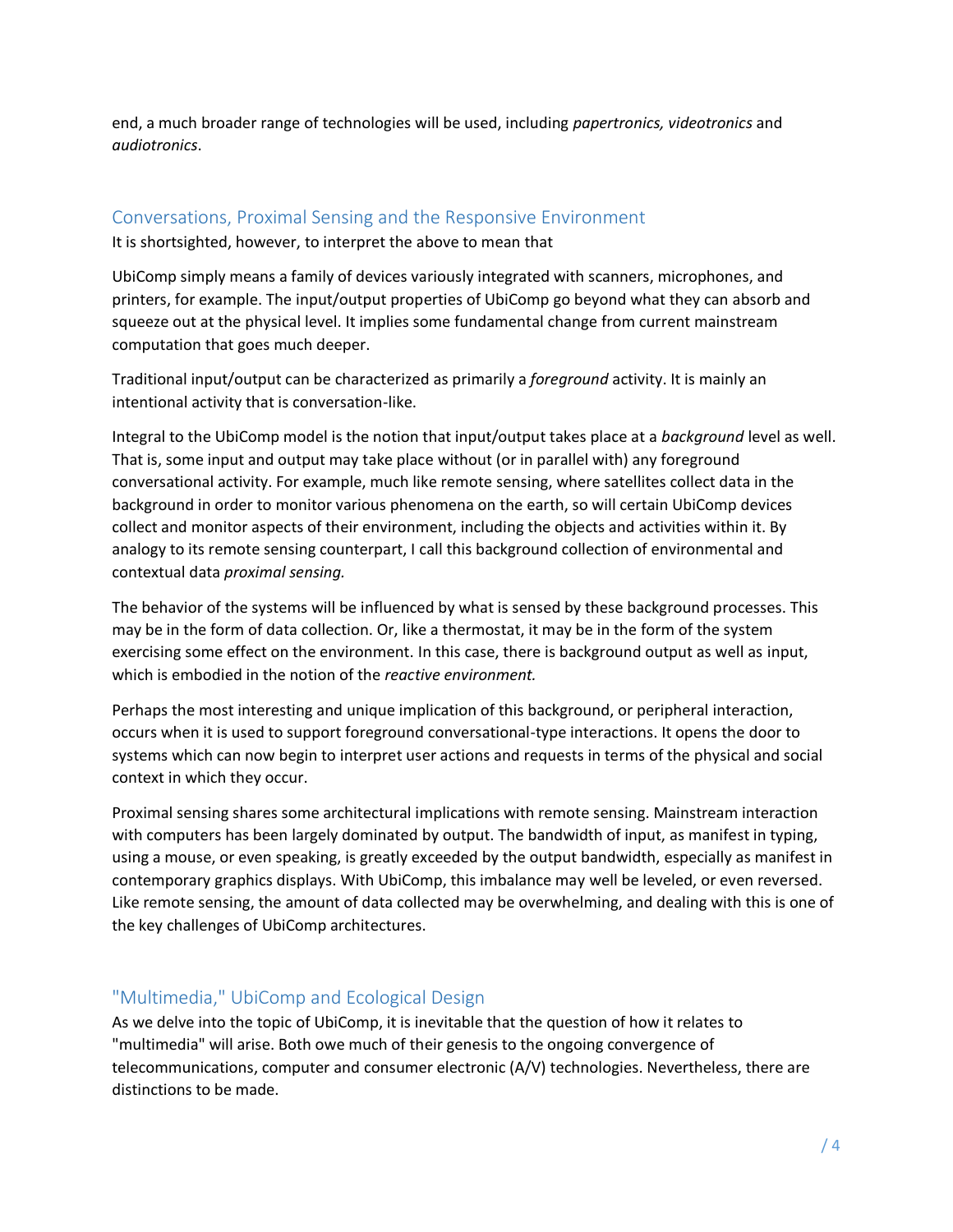Broadly speaking, in multimedia, I see the convergence of these technologies manifest in a drive towards a "super-appliance" that can speak, hear, let you script and watch movies, video conference and access large volumes of information from CD ROMs or on-line data bases. Depending on your perspective, multimedia is either the multi-modal/multi-channel documents that such appliances handle, or the appliances themselves. Regardless, this convergence towards such super-appliances runs the strong risk of falling into the trap of the weak-general "one size fits all" approach of current systems.

UbiComp is an *ecological* rather than appliance based approach to design. The ubiquity and transparency aspect of UbiComp demand distributed strong specific systems. These will be integrated into the environment in an architectural sense. The box into which solutions are fit is not some appliance on your desk; rather, it is the box in which you work: your room, or the desk itself.

Because there are multiple devices and they are distributed, one does not have to contend with channeling all activities through a single super appliance. A basic tenet of UbiComp is that it is as inappropriate to channel all of one's computational activities though a single "workstation" as it is to try to build a desk with a Swiss army knife. Even if all of the needed tools were collected in the knife, they are still more effective when they are not integrated into a single package.

# Summary and Conclusions

We have argued that perceptions of technologies are dominated by what we see and touch: primarily, the devices used for entering things into the system and getting things out. Current design is hampered by at least two problems. First, the limited repertoire of input/output devices restricts our ability to provide a seamless bridge between the objects and artifacts in the everyday physical world, and those in the electronic domain of information systems. Second, by their "one size fits all" general approach, current systems are inherently weak.

This second point brings up the law of the inverse relationship between strength and generality. Existing systems are weak and general. Individually, UbiComp devices are strong but specific, and are tailored for specific classes of task, object or context. What is significant about UbiComp is that generality is achieved through these elements working in concert as an ensemble. Consequently, what one achieves is a system which is *strong and general*.

In terms of future work, the argument of this essay is that we need to invest more resources into expanding the range of devices in the UbiComp family. In particular, we need to push harder on providing that seamless link between the artifacts and information of the electronic and physical worlds. In order to do so, without spreading ourselves too thin, involves two things: (1) developing an underlying architecture that facilitates the integration of new classes of device into the system, and (2) exploiting the fact that strong specific systems are limited by definition, and therefore can be contained within finite tractable boundaries.

However, if we want to get to the core of what distinguishes UbiComp, we need to prioritize our activities to emphasize that which is not going to be undertaken by other groups which are pursing more mainstream architectures. Consequently, while UbiComp will rely heavily on marking (pencentric) and voice interfaces, our work in this area should be mainly be in the form of integration.